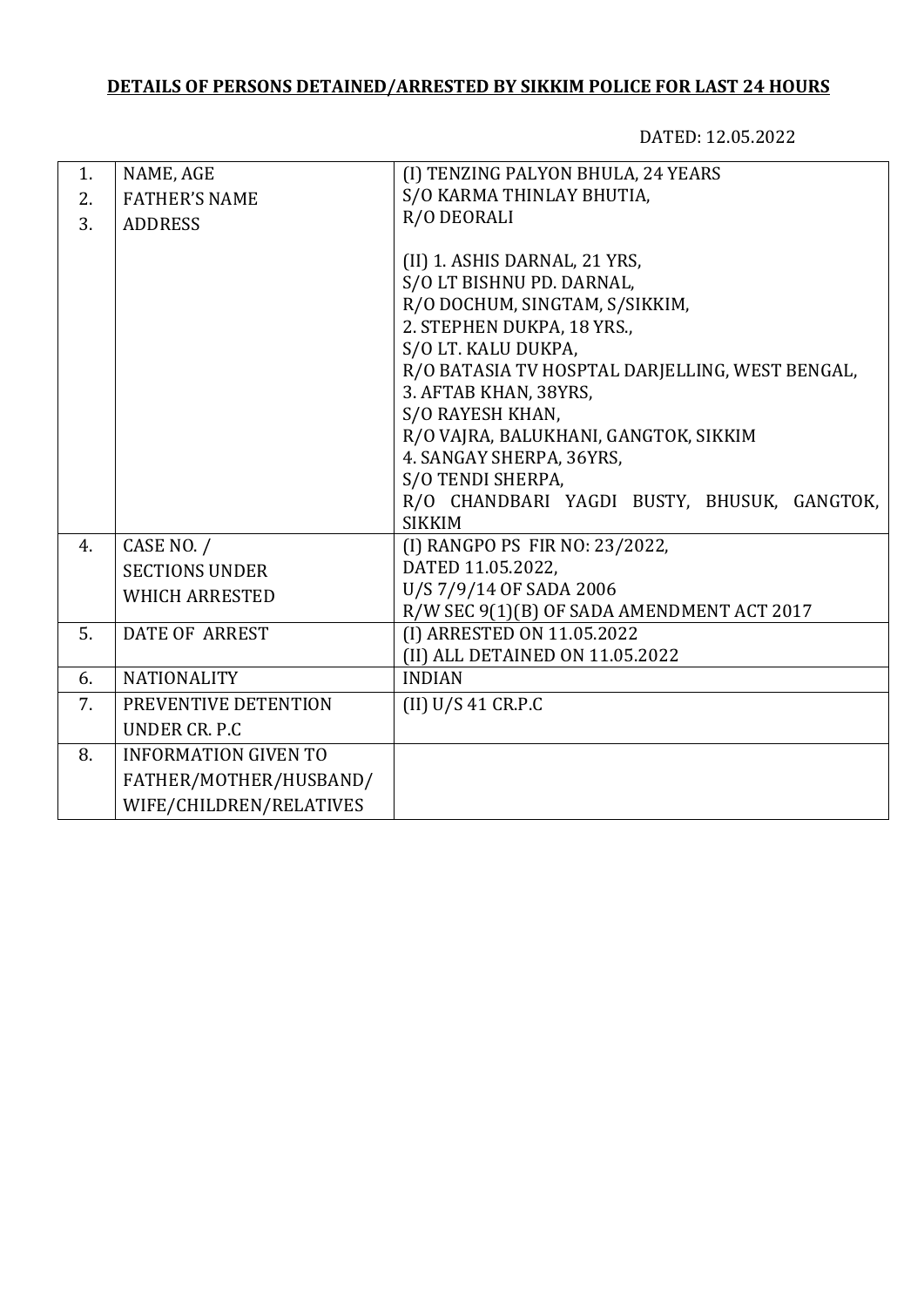## **DETAILS OF PERSONS DETAINED/ARRESTED BY SIKKIM POLICE FOR LAST 24 HOURS**

DATED: 12.05.2022

| 1. | NAME, AGE                      | (I) SHIBU BOSE, 41 YRS,     |
|----|--------------------------------|-----------------------------|
| 2. | <b>FATHER'S NAME</b>           | S/O AMAR BOSE               |
| 3. | <b>ADDRESS</b>                 | R/O JALPAIGURI, WB          |
|    |                                | (II) SANJAY ORAON, 34 YRS,  |
|    |                                | S/O SAHEBA ORAON,           |
|    |                                | R/O JALPAIGURI, WEST BENGAL |
| 4. | <b>CASE NO./SECTIONS UNDER</b> | <b>SADAR PS CR.P.C CASE</b> |
|    | <b>WHICH ARRESTED</b>          |                             |
| 5. | DATE OF ARREST                 | BOTH DETAINED ON 11.05.2022 |
| 6. | <b>NATIONALITY</b>             | <b>INDIAN</b>               |
| 7. | PREVENTIVE DETENTION           | U/S 41 CR.P.C               |
|    | UNDER CR. P.C                  |                             |
| 8. | <b>INFORMATION GIVEN TO</b>    |                             |
|    | FATHER/MOTHER/HUSBAND/         |                             |
|    | WIFE/CHILDREN/RELATIVES        |                             |

## **DETAILS OF PERSONS DETAINED/ARRESTED BY SIKKIM POLICE FOR LAST 24 HOURS**

DATED: 12.05.2022

| 1. | NAME, AGE                   | (I) ROSHAN MANGER                        |
|----|-----------------------------|------------------------------------------|
| 2. | <b>FATHER'S NAME</b>        | ASSANGTHANG, NAMCHI, SIKKIM              |
| 3. | <b>ADDRESS</b>              |                                          |
|    |                             | (II) PRABAL RAI AGE 23 YRS.,             |
|    |                             | S/O BAL BDR. RAI,                        |
|    |                             | R/O PAKANG BUSTY, KALIMPONG, WEST BENGAL |
| 4. | CASE NO. /                  | (I) NAMCHI PS CASE NO: 24/2022,          |
|    | <b>SECTIONS UNDER</b>       | DATED 11/05/2022,                        |
|    | <b>WHICH ARRESTED</b>       | U/S 07/08 OF POCSO ACT, 2012             |
|    |                             | (II) NAMCHI PS CR.P.C. CASE              |
| 5. | <b>DATE OF ARREST</b>       | (I) ARRESTED ON 11.05.2022               |
|    |                             | (II) DETAINED ON 11.05.2022              |
| 6. | <b>NATIONALITY</b>          | <b>INDIAN</b>                            |
| 7. | PREVENTIVE DETENTION        | (II) U/S 41 CR. PC                       |
|    | UNDER CR. P.C               |                                          |
| 8. | <b>INFORMATION GIVEN TO</b> |                                          |
|    | FATHER/MOTHER/HUSBAND/      |                                          |
|    | WIFE/CHILDREN/RELATIVES     |                                          |